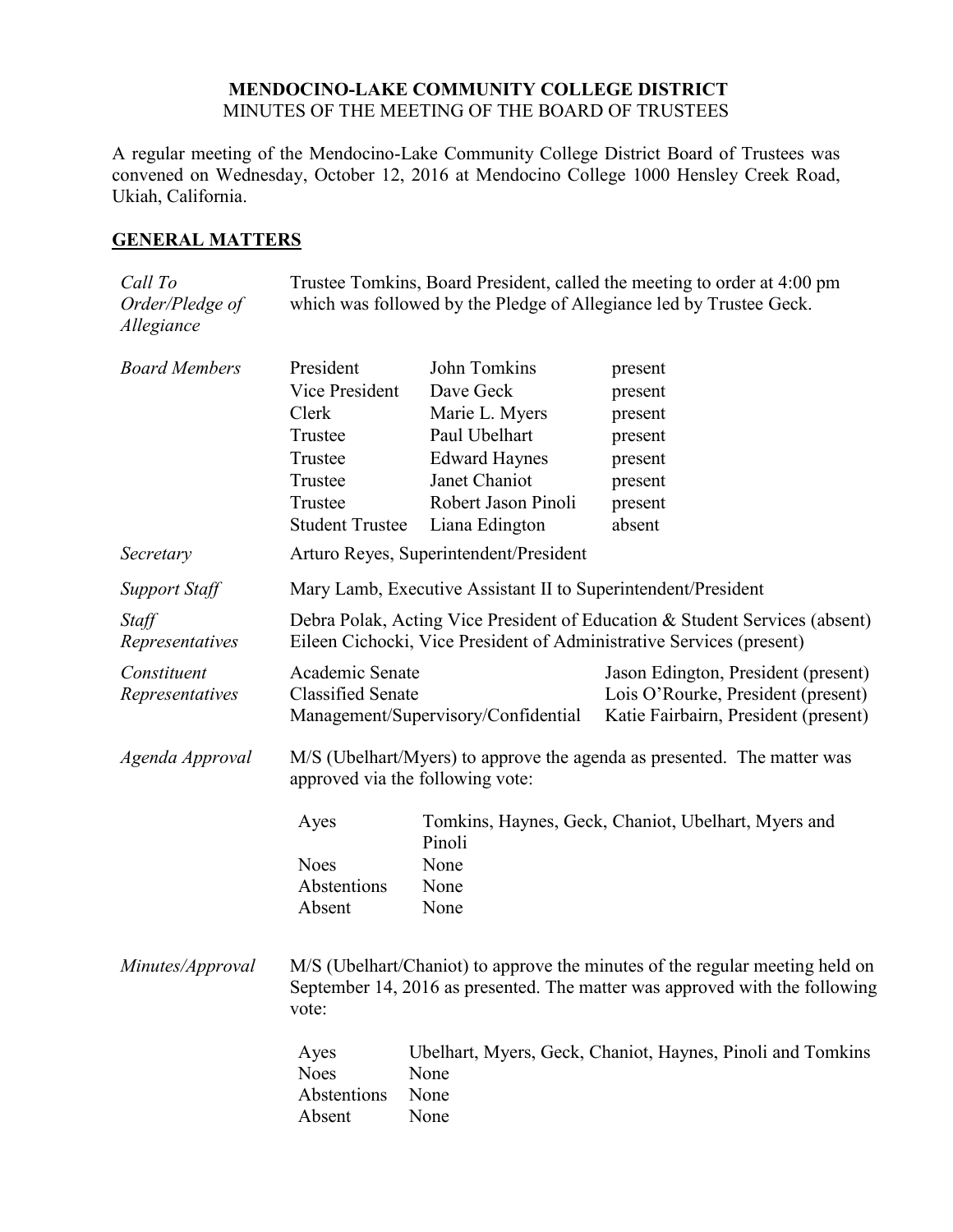# **CLOSED SESSION**

The Board adjourned to Closed Session at 4:01 PM.

### **OPEN SESSION**

*Report of Action Taken in Closed Session*

The Board returned to open session at 5:37 PM with Board President Tomkins reporting no action taken on the items discussed in closed session.

- *Public Comments* Barry Vogel addressed the board regarding the current housing situation with several members of the football team.
	- A copy of a written comment from Virginia Golden regarding the football team housing situation was made available for any interested party.

## **PRESIDENT AND ADMINISTRATION REPORT**

A written report was presented by Superintendent/President Reyes. The following items were offered in addition:

- Regarding the LAO Report on SSSP portion of the President's report, Trustee Haynes asked about what is being done currently for improving equity gap analysis. Superintendent/President Reyes replied that the Legislative Analyst's Office looked at colleges and what is being done with SSSP funding and so far they look appropriate. While there are no specific measures in place to measure equity gap with SSSP money, Student Equity does have something along those lines in place so they are hoping to take SSSP in the same direction of tying outcomes to funding and the allocation of resources.
- Trustee Chaniot asked about the \$2.2 million dollar HSI grant. Superintendent/President Reyes stated that a group employees just returned from San Antonio where they attended a grant implementation training. He also clarified that this money is for Latino and high need students so we can use these resources to add to what we do for all students for example, MESA tutoring.
- Trustee Chaniot liked that he included upcoming events in his report and asked him to continue to include this information in his report.

## **CONSENT AGENDA**

M/S (Ubelhart/Geck) RESOLVED, That the Mendocino-Lake Community College District Board of Trustees does hereby approve the Consent Agenda as presented. The consent agenda was approved with the following vote:

Ayes Tomkins, Haynes, Chaniot, Geck, Ubelhart, Myers and Pinoli Noes None Abstentions None Absent None Items with an asterisk \* were approved by one motion as the Consent Agenda.

## **Personnel**

*Employment – Short-Term Employees*

\*RESOLVED, That the Mendocino-Lake Community College District Board of Trustees does hereby ratify the employment of the short-term employees as submitted and presented at the meeting.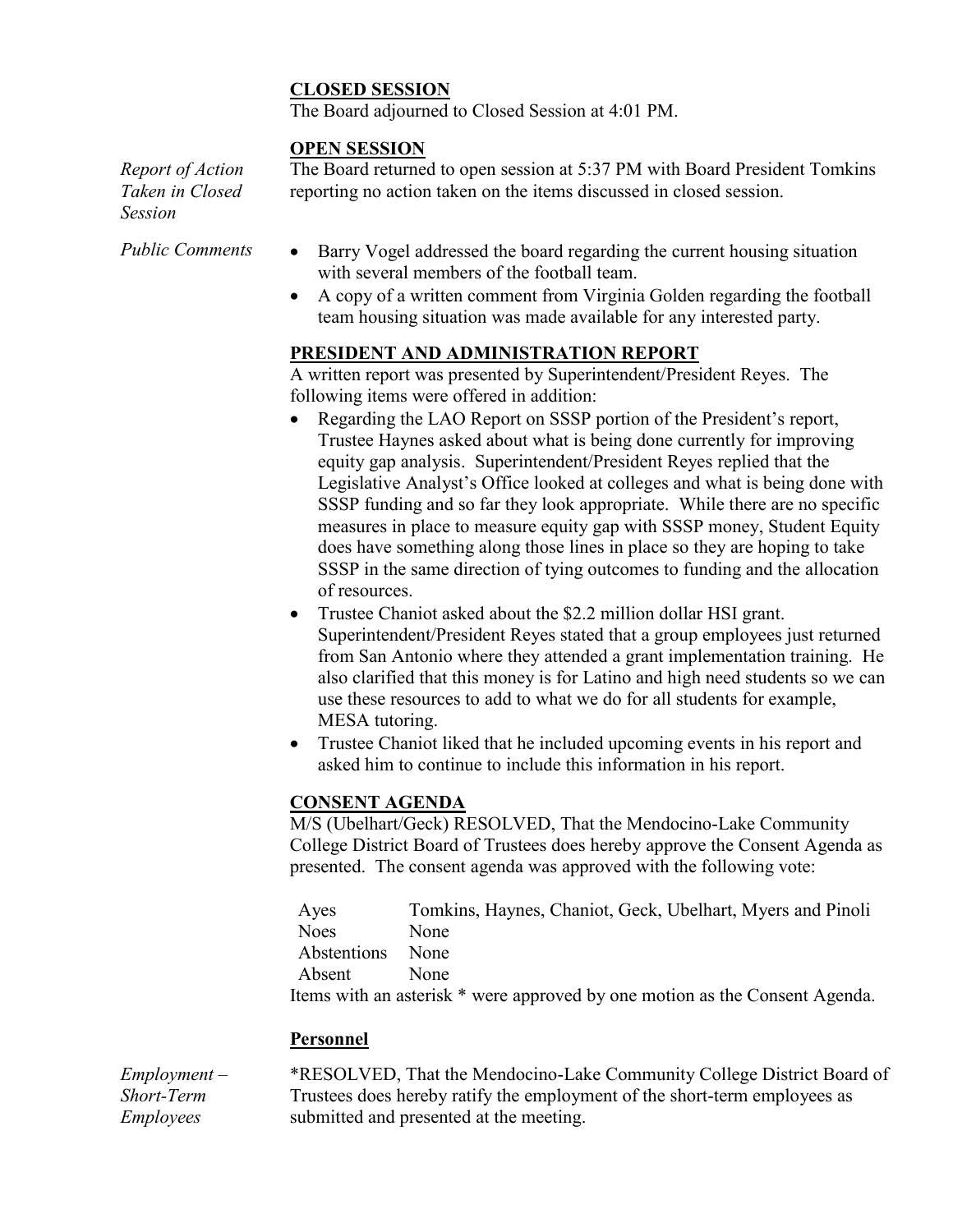| $Employment -$<br><b>Part-Time Faculty</b>                     | *RESOLVED, That the Mendocino-Lake Community College District Board of<br>Trustees does hereby approve the employment of the part-time faculty as<br>submitted and presented at the meeting.                                                    |  |  |
|----------------------------------------------------------------|-------------------------------------------------------------------------------------------------------------------------------------------------------------------------------------------------------------------------------------------------|--|--|
| <b>Volunteers</b>                                              | *RESOLVED, That the Mendocino-Lake Community College District Board of<br>Trustees does approve the volunteers as submitted and presented at the meeting.                                                                                       |  |  |
| $Resignation -$<br>Classified                                  | *RESOLVED, That the Mendocino-Lake Community College District Board of<br>Trustees does hereby ratify the resignation of Dean Vickers as presented.                                                                                             |  |  |
| $Resignation -$<br>Academic<br>Administrator                   | *RESOLVED, That the Mendocino-Lake Community College District Board of<br>Trustees does hereby ratify the resignation of Virginia Guleff as presented.                                                                                          |  |  |
| Change of Status                                               | *RESOLVED, That the Mendocino-Lake Community College District Board of<br>Trustees does hereby ratify the change of status for Debra Polak as presented.                                                                                        |  |  |
| Employment -<br>Classified                                     | *RESOLVED, That the Mendocino-Lake Community College District Board of<br>Trustees does hereby employ Chantell Martinez as the Native American<br>Outreach and Other Populations Support Specialist effective November 1, 2016<br>as presented. |  |  |
| $Employment - Non-$<br>Tenure Track<br>Grant-Funded<br>Faculty | *RESOLVED, That the Mendocino-Lake Community College District Board of<br>Trustees does hereby approve a one-year categorically-funded non-tenure track<br>contract for 2016-2017 for Lidia Sanchez Camp Counselor as presented.                |  |  |
| Fiscal Report as of<br>August 31, 2016                         | <b>Other Items</b><br>*RESOLVED, That the Mendocino-Lake Community College District Board of<br>Trustees does hereby accept the fiscal report as submitted.                                                                                     |  |  |
|                                                                |                                                                                                                                                                                                                                                 |  |  |
| Academic Calendar<br>2017-2018                                 | *RESOLVED, That the Mendocino-Lake Community College District Board of<br>Trustees does hereby adopt the 2017-2018 Academic Calendar as presented.                                                                                              |  |  |
|                                                                | <b>ACTION ITEMS</b>                                                                                                                                                                                                                             |  |  |
| Contracts and                                                  | After reviewing the information provided, the following action was taken:                                                                                                                                                                       |  |  |
| $A$ greements $-$<br>Quarterly<br>Ratification                 | M/S (Geck/Myers) that the Board of Trustees of the Mendocino-Lake<br>Community College District does hereby ratify the contracts and agreements as<br>presented. The motion was approved with the following vote:                               |  |  |
|                                                                | Tomkins, Haynes, Geck, Chaniot, Ubelhart, Myers and Pinoli<br>Ayes<br><b>Noes</b><br>None<br>Abstentions<br>None<br>Absent<br>None                                                                                                              |  |  |
| Rescind Original<br>Signature                                  | After reviewing the information provided, the following action was taken:                                                                                                                                                                       |  |  |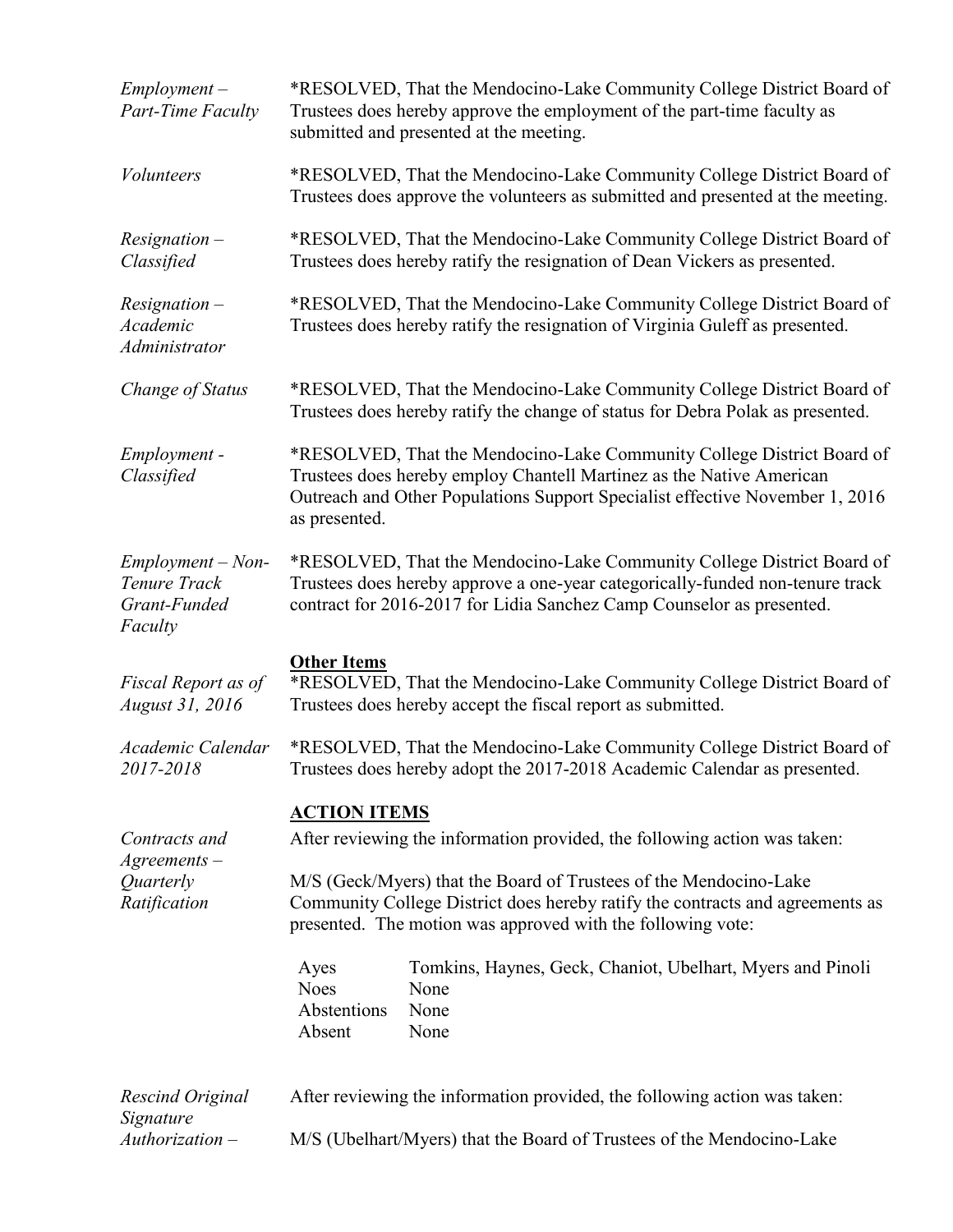| Resolution 12-12-<br>01                                                  | Community College District does hereby approve rescinding Resolution 12-12-<br>01 which granted signature authorization to Virginia Guleff as the Vice<br>President of Education and Student Services effective September 28, 2016.                                            |                                                                                    |  |  |
|--------------------------------------------------------------------------|--------------------------------------------------------------------------------------------------------------------------------------------------------------------------------------------------------------------------------------------------------------------------------|------------------------------------------------------------------------------------|--|--|
|                                                                          | The motion was approved with the following vote:                                                                                                                                                                                                                               |                                                                                    |  |  |
|                                                                          | Ayes<br><b>Noes</b><br>Abstentions<br>Absent                                                                                                                                                                                                                                   | Tomkins, Haynes, Geck, Chaniot, Ubelhart, Myers and Pinoli<br>None<br>None<br>None |  |  |
| Change in<br><b>Classification Title</b><br>$-Academic$<br>Administrator | After discussion, the following action was taken:                                                                                                                                                                                                                              |                                                                                    |  |  |
|                                                                          | M/S (Ubelhart/Geck) that the Board of Trustees of the Mendocino-Lake<br>Community College District does hereby approve the change in classification<br>title of Eileen Cichocki to Assistant Superintendent/Vice President,<br>Administrative Services effective July 1, 2016. |                                                                                    |  |  |
|                                                                          | The motion was approved with the following vote:                                                                                                                                                                                                                               |                                                                                    |  |  |
|                                                                          | Ayes<br><b>Noes</b><br>Abstentions<br>Absent                                                                                                                                                                                                                                   | Tomkins, Haynes, Geck, Chaniot, Ubelhart, Myers and Pinoli<br>None<br>None<br>None |  |  |
| <b>Big Picture</b>                                                       | A presentation on the progress of the work being completed with the Center for<br>Urban Education was made by Dr. Rebecca Montes, Dean of Instruction and<br>Minerva Flores, Director of Institutional Effectiveness, Research and Grants.                                     |                                                                                    |  |  |
|                                                                          |                                                                                                                                                                                                                                                                                | <b>INFORMATIONAL ITEMS AND REPORTS</b>                                             |  |  |
| Multi-Year<br>Projections                                                | A written report on the multi-year budget projections through the year 2021-22<br>was submitted as information by Vice President Cichocki.                                                                                                                                     |                                                                                    |  |  |
| Mendocino College<br>Foundation, Inc.                                    | A written report was submitted by Katie Fairbairn, Executive Director of the<br>Mendocino College Foundation, Inc. as information.                                                                                                                                             |                                                                                    |  |  |
| <b>Constituents Group</b><br>Reports                                     | <b>Academic Senate</b><br>Jason Edington.                                                                                                                                                                                                                                      | A written report was submitted as information by Academic Senate President         |  |  |
|                                                                          | <b>Classified</b><br>A written report was submitted as information by Classified Senate President<br>Lois O'Rourke.                                                                                                                                                            |                                                                                    |  |  |
|                                                                          | <b>TRUSTEE COMMUNICATION</b>                                                                                                                                                                                                                                                   |                                                                                    |  |  |
| <b>Trustee Reports</b>                                                   | A written report was submitted by Trustee Tomkins and Trustee Chaniot.                                                                                                                                                                                                         |                                                                                    |  |  |
|                                                                          | Other Trustees commented orally on their recent college-related activities.                                                                                                                                                                                                    |                                                                                    |  |  |